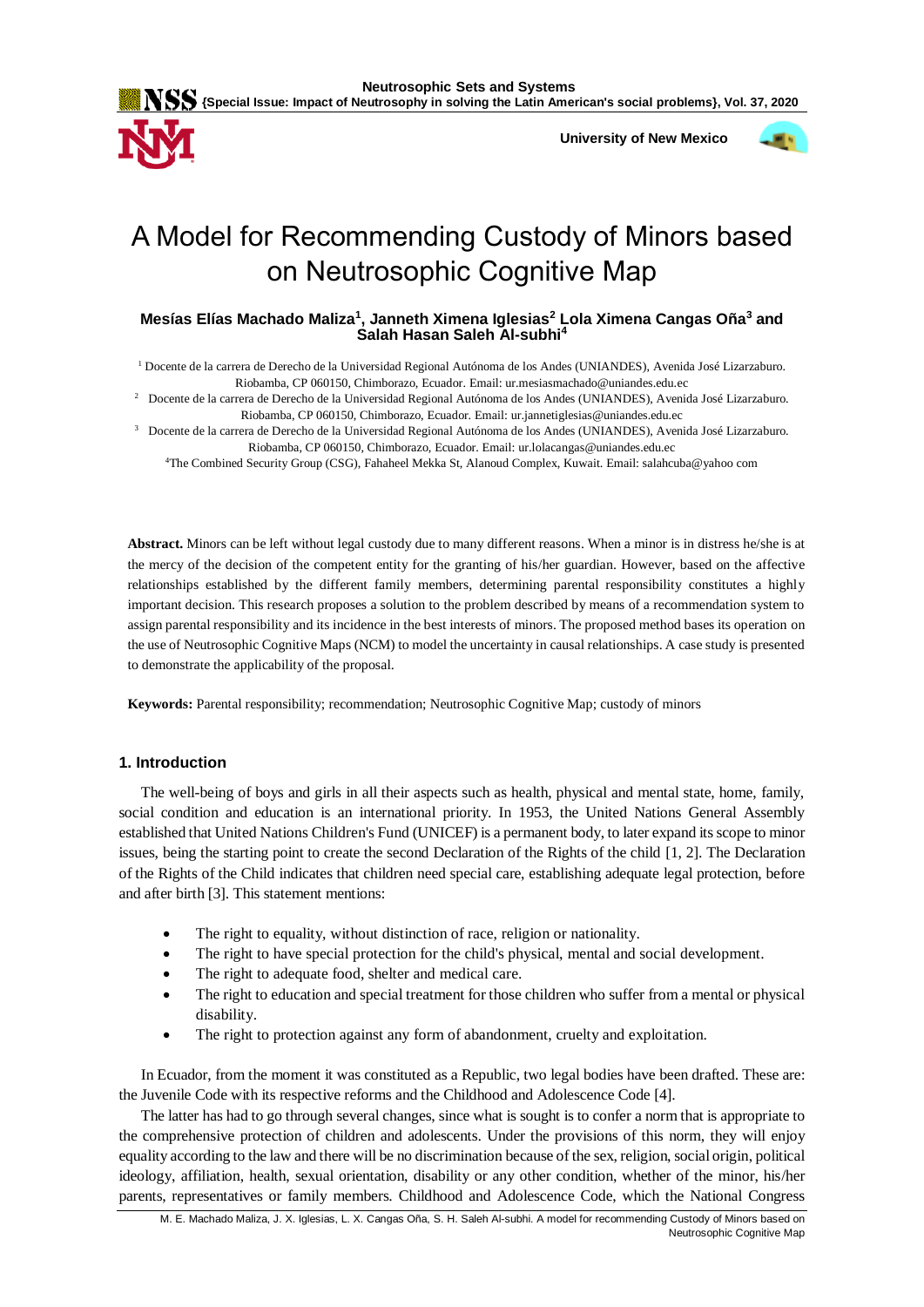described as an "organic law" based on the article 142 of the Constitution, in its first part establishes the protection that The State, society and the family must provide to the minor, to the full enjoyment of their rights, establishing that this code protects all people from their prenatal state until they turn eighteen [\[5,](#page-8-4) [6\]](#page-8-5).

Article 44 of our Carta Magna refers to the principle of the best interest of the child, in which various precepts are enshrined that require the state and society to respect in all areas the rights of minors, promoting their comprehensive development. Article 45 indicates a list of rights, such as: the right to health, education and family life, in which through this research project it we may corroborate that sometimes children are deprived of this right.

The constitution of the Republic of Ecuador must ensure equality in opportunities and rights to all those who make up the family nucleus, since it consecrates the family as the fundamental nucleus of society, therefore, the rights of each person must be protected. One of them promoting a responsible parental relationship giving children care, upbringing and education, protecting their rights and well-being in the event of being left without legal custody [\[7,](#page-8-6) [8\]](#page-8-7).

The constitution itself mentions the best interests of the child, and it exalts all the measures that public and private entities must take, always protecting the best interests of the child. Based on this, administrators of justice, especially those in charge of childhood issues, must make their decisions independently of social pressures. When solving a controversy where the minor is involved, the well-being of the boy or girl will always come first.

When a minor is in distress, he/she is at the mercy of the decision for the granting of his/her custody. However, based on the affective relationships established by the different family members, determining parental responsibility constitutes a highly important decision. In our society, we often have to deal with the problems that arise at the moment in which the competent entity of justice has to choose the family that will assume the care and protection of the minor. In these cases the law does not have a tacit interpretation, but it is necessary to analyze various aspects that generally finish in decision-making under uncertainty.

Judges, or justice administrators in general, are in an environment of uncertainty regarding the granting of legal custody. A minor requires care and attention both affective and emotional, satisfying his/her needs and taking good care of his/her interests. A hasty decision will affect both its emotional and psychological state in short and long terms.

This research proposes a solution to the problem described, through a method for recommending the custody of minors based on parental responsibility and its incidence in the best interests of minors.

In 1980s, the international movement called Paradoxism based on contradictions in science and literature, was founded by Romanian polymath Florentin Smarandache, who then extended it to Neutrosophy, based on contradictions and their neutrals [\[9\]](#page-8-8). A Neutrosophic Cognitive Map (NCM) is used to represent and model the causal relationships among the factors which determine the performance of the custody of minors. This technique generalizes the Cognitive Maps and Fuzzy Cognitive Maps (FCM) in a neutrosophic framework, such that these causal relationships include the symbol I, which represents the indeterminacy usually contained in the knowledge and information of decision-makers. Thus, NCM is more trustworthy than fuzzy or crisp cognitive maps, because it contains indeterminacy. The importance of this work is that the proposed method is useful as a decision-support system for recommending custody of minors

The research is divided into several sections: Materials and Methods, Results and Conclusions. In the introduction, a state of the art is made on the different situations in which a child can be left without legal custody and the existing legal codes and procedures have to assign him/her a legal custody. In the Materials and Methods session, a method for recommending custody of minors based on parental responsibility is presented, which consists of four basic activities and is based on a Neutrosophic Cognitive Map to model uncertainty in causal relationships. The Results show a case study to demonstrate the applicability of the proposal.

## **2. Materials and Methods**

This section describes the details of the method for recommending child custody based on parental responsibility. The method models the causal relationships between the different concepts [\[10\]](#page-8-9) using a neutrosophic cognitive map.

The method supports the following principles:

- Integration of causal knowledge using the Neutrosophic Cognitive Map (NCM) for recommending custody of minors.
- Identification of causal relationships through the team of experts.
- Orientation of information towards the well-being of the minor.

M. E. Machado Maliza, J. X. Iglesias, L. X. Cangas Oña, S. H. Saleh Al-subhi. A model for recommending Custody of Minors based on Neutrosophic Cognitive Map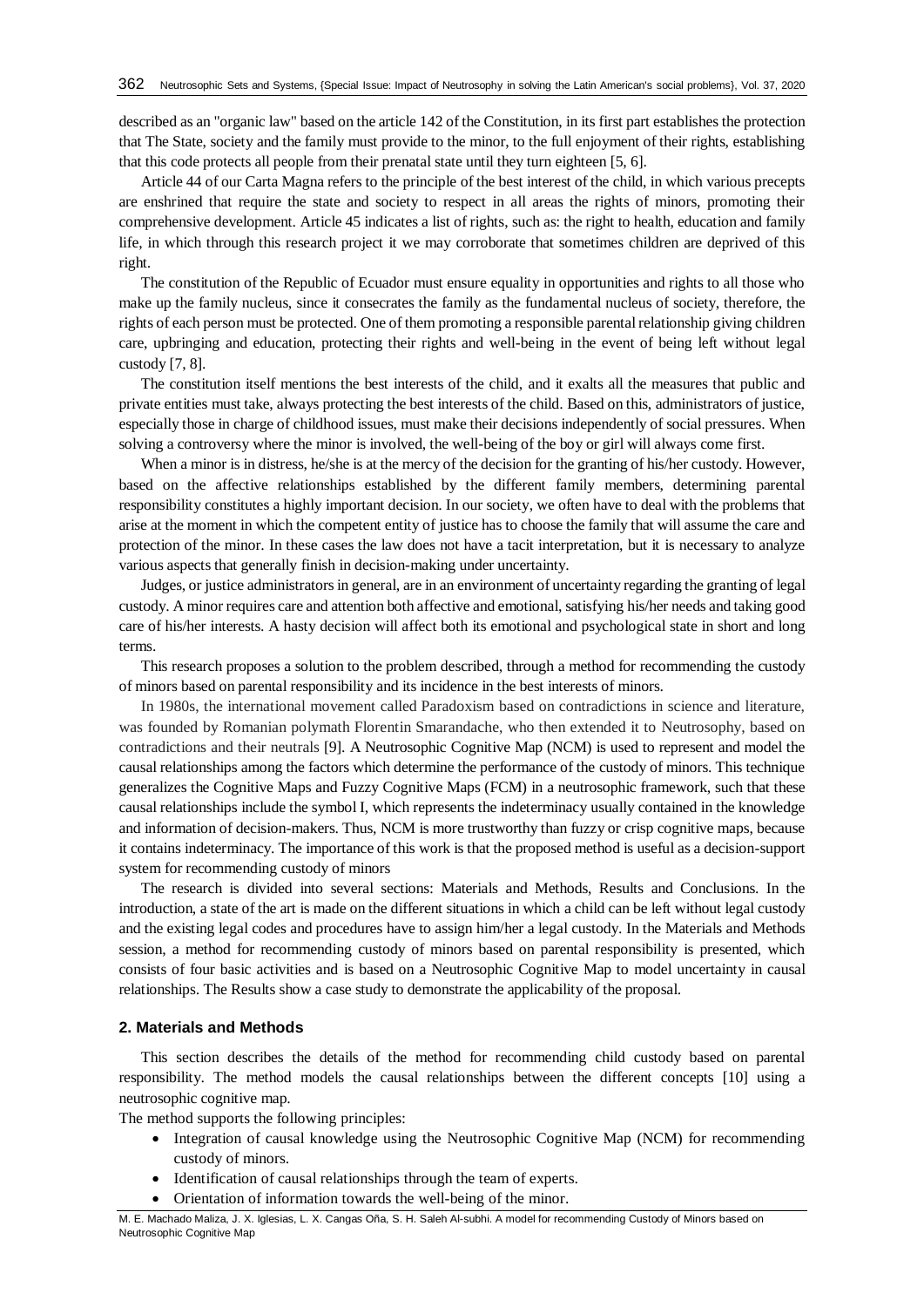The design of the method is structured for the recommendation of custody of minors. It has three basic stages: input, processing and output. Figure 1 shows the general outline of the proposed method.



**Figure 1.** Structure of the proposed method.

The proposed method is structured to support the management of the inference process for recommending custody of minors. We use a multi-criteria approach as the basis for inference, which helps experts to feed the base of knowledge, [\[11-13\]](#page-8-10).

The set of evaluative indicators represent one of the inputs of the method that is required for the inference activity. The inference activity represents the core for the reasoning of the method. It bases its processing on the modeling of causal relationships with the use of a Neutrosophic Cognitive Map [\[14-16\]](#page-8-11).

#### *2.1 Description of the method*

This section provides a description of the proposed method. The activities that guarantee the inference of the processing stage are detailed. These activities are: identifying the evaluation criteria, determining the causal relationships, obtaining the NCM resulting from the causal relationships and the inference process. Figure 2 shows the flow of the processing stage.



**Figure 2.** Processing stage workflow.

M. E. Machado Maliza, J. X. Iglesias, L. X. Cangas Oña, S. H. Saleh Al-subhi. A model for recommending Custody of Minors based on Neutrosophic Cognitive Map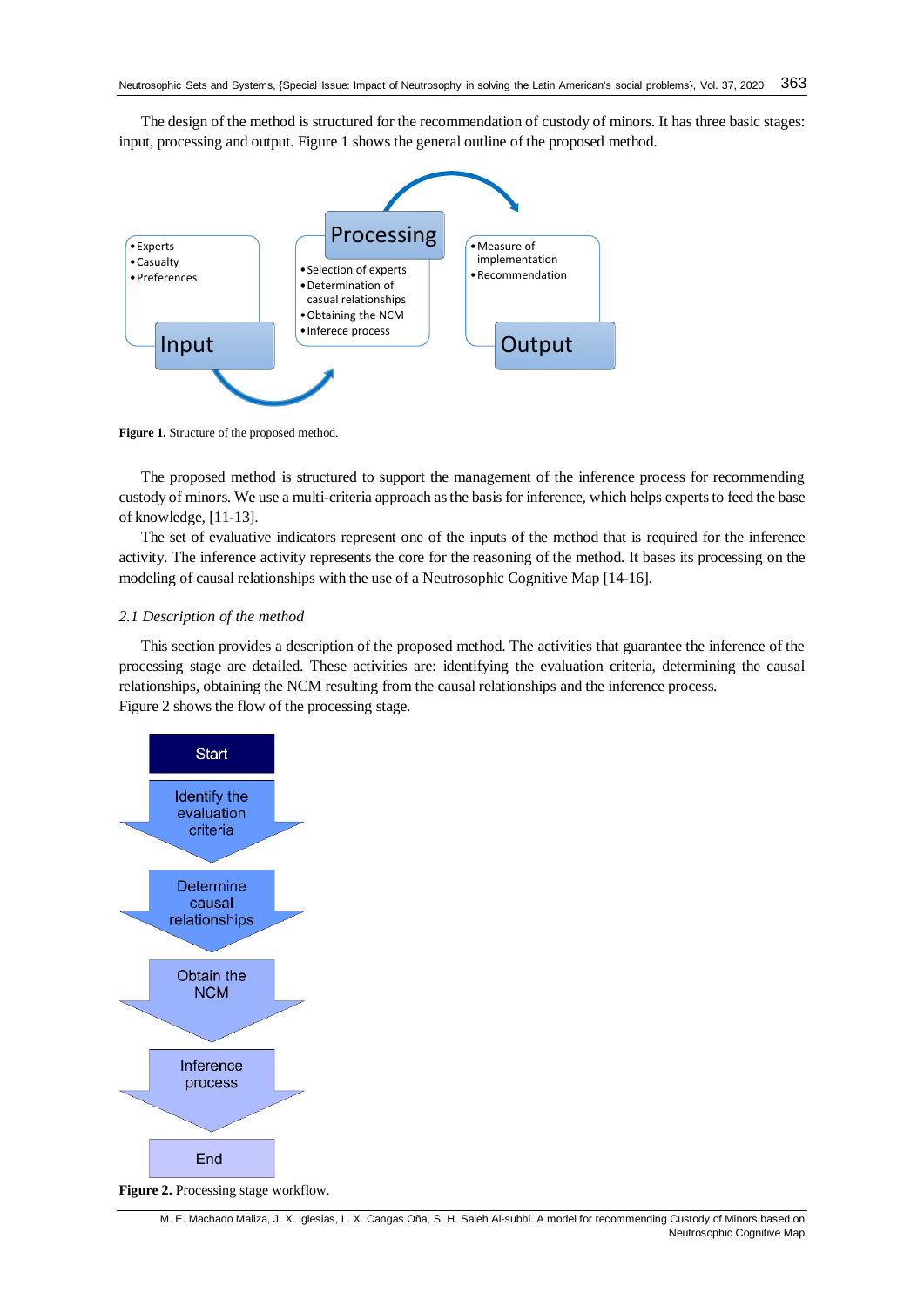#### *Activity 1: Identification of the evaluation criteria*

The activity begins with the identification of the experts involved in the process. The experts group determines the criteria that will be taken into account for the inference process.

The activity uses a work group system using a multi-criteria approach. Formally, the problem of recommending the custody of minors can be defined based on parental responsibility through:

The impact criteria for the custody process are denoted by  $C = \{C_1, ..., C_n\}$ .

The number of experts involved in multi-criteria assessment is denoted by  $E = \{E_1, ... E_n\}$ :

### *Activity 2: Determinations of the causal relationships of the criteria*

Once the impact criteria for the custody process are obtained, the causal relationships are determined [\[17\]](#page-8-12). Causal relationships are the expression of causality between the impact criteria for the custody process [\[18\]](#page-9-0).

The determination of the causal relationships consists of establishing from the work group the implication among concepts. The resulting information represents the primary knowledge to feed the inference process. Causal relationships are represented by fuzzy variables expressed as linguistic terms [\[19,](#page-9-1) [20\]](#page-9-2).

In linguistic models, sets of linguistic labels with granularity not greater than 13 are generally used. It is common to use sets of odd granularity, where there is a central label and the rest of the labels are symmetrically distributed around it [\[21,](#page-9-3) [22\]](#page-9-4). Figure 3 shows the set of linguistic terms used for this investigation.



**Figure 3.** Linguistic labels set.

## *Activity 3: Obtaining the NCM*

During the knowledge engineering stage each expert expresses the relationship between each pair of concepts  $C_i$  and  $C_j$  of the map. So, for each causal relationship, K-rules are obtained with the following structure: If  $C_i$  is A then  $C_j$  is B and the weight  $W_{ij}$  is C.

The theory of NCM is the following:

**Definition 1:** ([\[9\]](#page-8-8)) Let X be a universe of discourse. A *Neutrosophic Set* (NS) is characterized by three membership functions,  $u_A(x), r_A(x), v_A(x) : X \to ]-0,1^+[$ , which satisfy the condition  $0 \le \inf u_A(x) +$ inf  $r_A(x)$  + inf  $v_A(x) \leq \sup u_A(x)$  + sup  $r_A(x)$  + sup  $v_A(x) \leq 3$ <sup>+</sup> for all  $x \in X$ .  $u_A(x)$ ,  $r_A(x)$  and  $v_A(x)$ denote the membership functions of truthfulness, indetermination and falseness of x in A, respectively, and their images are standard or non-standard subsets of  $]$  <sup>-</sup>0, 1<sup>+</sup>[.

NS are useful only as a philosophical approach, so *Single-Valued Neutrosophic Set* is defined to guarantee the applicability of Neutrosophy, see Definition 2.

**Definition 2:**([\[9\]](#page-8-8)) Let X be a universe of discourse. A *Single-Valued Neutrosophic Set* (SVNS) A on X is an object of the form:

$$
A = \{ \langle x, u_A(x), r_A(x), v_A(x) \rangle : x \in X \}
$$
 (1)

Where  $u_A$ ,  $r_A$ ,  $v_A : X \to [0,1]$ , satisfy the condition  $0 \le u_A(x) + r_A(x) + v_A(x) \le 3$  for all  $x \in X$ .  $u_A(x)$ ,  $r_A(x)$  and  $v_A(x)$  denote the membership functions of truthfulness, indetermination and falseness of x in A, respectively. For convenience, a *Single-Valued Neutrosophic Number* (SVNN) will be expressed as A =  $(a, b, c)$ , where a, b,  $c \in [0,1]$  and satisfies  $0 \le a + b + c \le 3$ .

Neutrosophic Logic (NL) extends fuzzy logic. As stated by Florentin Smarandache, a proposition P is characterized by three components; see [\[23\]](#page-9-5):

#### $NL(P) = (T, I, F)$  (2)

Where component T is the degree of truthfulness, F is the degree of falsehood and I is the degree of indetermination. T, I, and F belong to the interval [0, 1], and they are independent from each other.

A *neutrosophic number* is formed by the algebraic structure a+bI, where I = indetermination. Below, we formally describe some important concepts.

**Definition 3:** ([\[24\]](#page-9-6)) Let R be a ring. The *neutrosophic ring* 〈R ∪ I〉 is also a ring, generated by R and I under the operation of R, where I is a neutrosophic element that satisfies the property  $I^2 = I$ . Given an integer n, then, n+I and nI are neutrosophic elements of  $(R \cup I)$  and in addition  $0-I = 0$ . Also, I<sup>-1</sup>, the inverse of I is not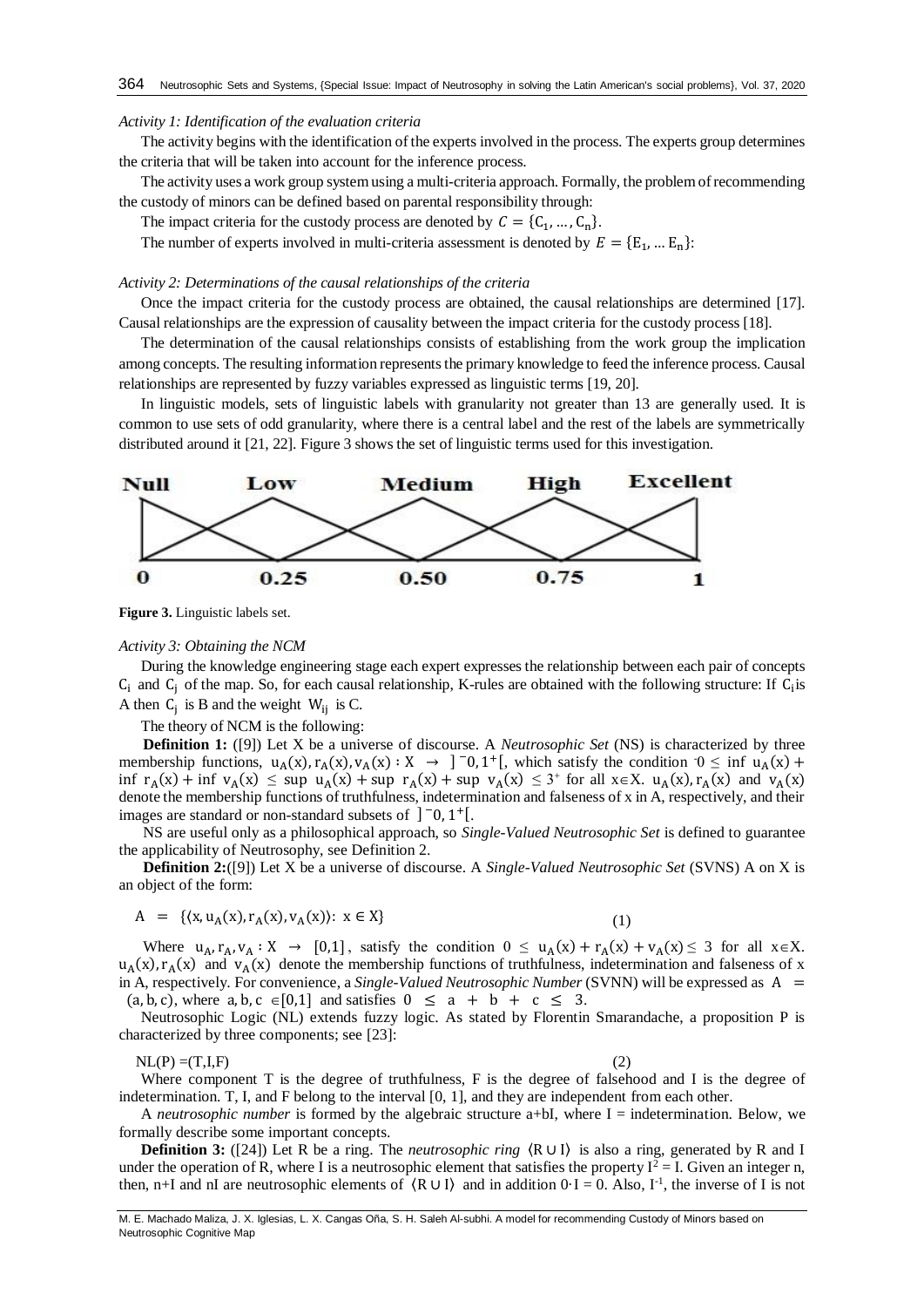## defined.

E.g., a neutrosophic ring is  $(\mathbb{Z} \cup I)$  generated by  $\mathbb{Z}$ , which is the set of integers.

Some operation using I is  $I + I + ... + I = nI$ .

**Definition 4:** ([\[25\]](#page-9-7)) A *neutrosophic number* N is also defined as a number as follows:

#### $N=d+I$  (3)

Where d is the *determined part* and I is the *indeterminate part* of N.

Let  $N_1 = a_1 + b_1 I$  and  $N_2 = a_2 + b_2 I$  be two neutrosophic numbers, then some operations between them are :

- 1.  $N_1 + N_2 = a_1 + a_1 + (b_1 + b_2)$  (Addition),
- 2.  $N_1 N_2 = a_1 a_1 + (b_1 b_2)$  (Difference),
- 3.  $N_1 \times N_2 = a_1 a_2 + (a_1 b_2 + b_1 a_2 + b_1 b_2)$  (Multiplication),
- 4.  $\frac{N_1}{N_2} = \frac{a_1 + b_1 I}{a_2 + b_2 I}$  $\frac{a_1+b_1I}{a_2+b_2I} = \frac{a_1}{a_2}$  $\frac{a_1}{a_2} + \frac{a_2b_1 - a_1b_2}{a_2(a_2+b_2)}$  $rac{a_2b_1-a_1b_2}{a_2(a_2+b_2)}$  [ (Division).

A *neutrosophic matrix* is a matrix whose components are elements of 〈R ∪ I〉.

Thus, it is possible to generalize the operations between vectors and matrices on R to the ring 〈R ∪ I〉. A *neutrosophic graph* is a graph with at least one neutrosophic edge linking two nodes, that is to say, there is an edge with an indetermination on its two nodes connection, [\[9\]](#page-8-8), see Figure 4.



**Figure 4:** Example of neutrosophic graph. Source[\[9\]](#page-8-8).

The de-neutrosophication process was introduced by Salmeron and Smarandache in [\[25\]](#page-9-7), which converts a neutrosophic number into a numeric value. This process provides a range of numbers for centrality using as a base the maximum and minimum values of  $I = [a_1, a_2] \subseteq [0,1]$ , based on Equation 4:

$$
\lambda([a_1, a_2]) = \frac{a_1 + a_2}{2} \tag{4}
$$

Each node constitutes a causal concept; this characteristic makes the representation flexible to visualize human knowledge. The adjacency matrix is obtained from the values assigned to the arcs. Figure 4 shows a representation of the NCM and the adjacency matrix [\[26-28\]](#page-9-8).

The values obtained by the group of experts are aggregated, conforming to the general knowledge of the relationships between the criteria. Activity results in a NCM [\[29-31\]](#page-9-9). Then we carry out the static analysis of the assessment of the causal relationships. The knowledge stored in the adjacency matrix is taken as a reference. For the development of the proposed method, we work with the degree of output as shown by Equation 5, [\[32-34\]](#page-9-10).

$$
id_i = \sum_{i=1}^n \left| I_{ji} \right| \tag{5}
$$

M. E. Machado Maliza, J. X. Iglesias, L. X. Cangas Oña, S. H. Saleh Al-subhi. A model for recommending Custody of Minors based on Neutrosophic Cognitive Map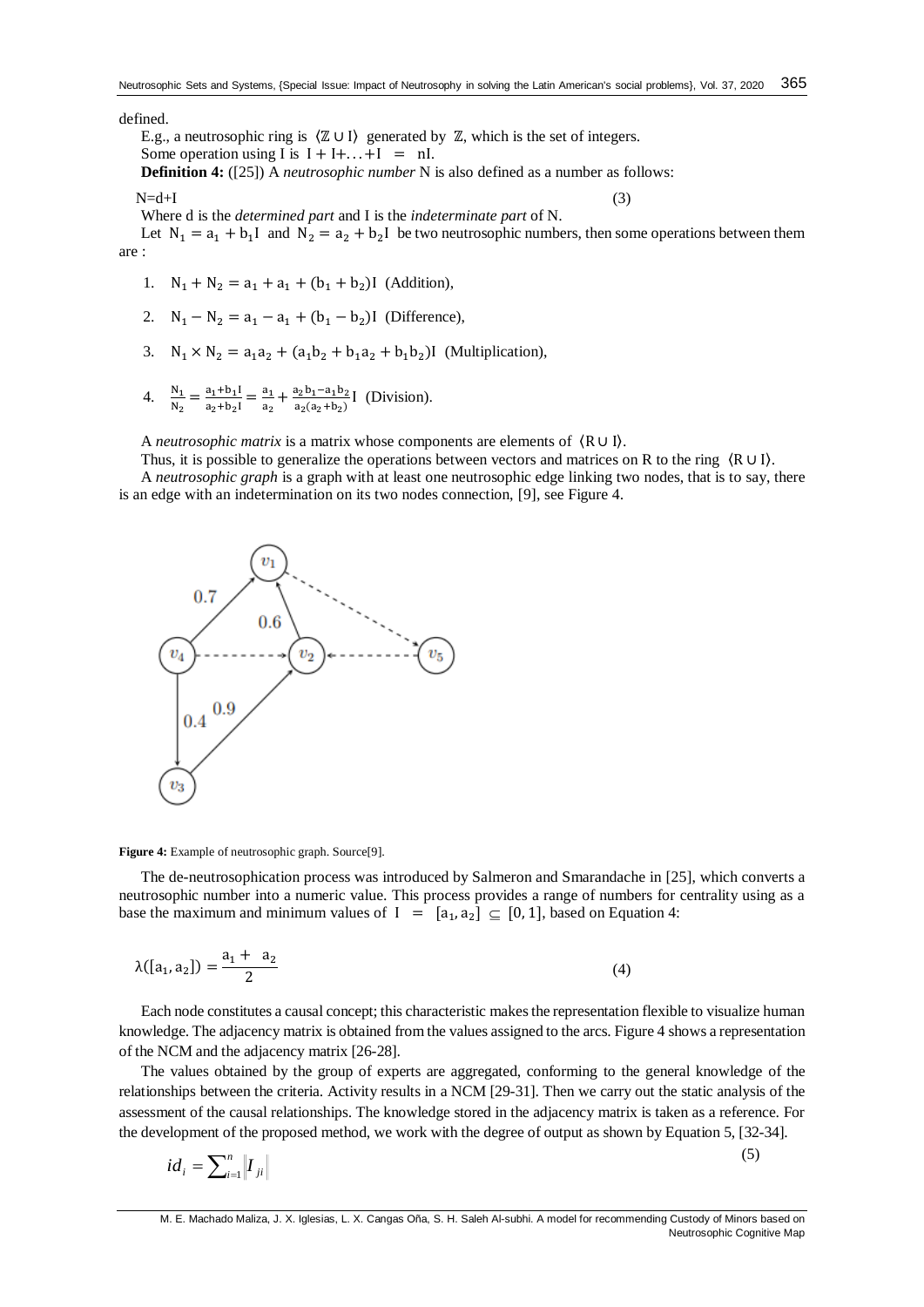#### *Activity 4: Inference process*

A system modeled by an NCM will evolve over time, where the activation of each neuron will depend on the degree of activation of its antecedents in the previous iteration. This process is normally repeated until the system stabilizes or a maximum number of iterations is reached.

Inference process consists of calculating the state vector over time, for an initial condition  $A^0$ , [\[35\]](#page-9-11).

Analogously to other neural systems, the activation of  $C_i$  will depend on the activation of neurons that directly affect the Ciconcept and the causal weights associated with that concept. Equation 6 shows the expression used for processing.

$$
A_i^{(K+1)} = f\left(A_i^{(K)}\sum_{i=1; j\neq i}^{n} A_i^{(K)} * W_{ji}\right)
$$
\n(6)

Where:

 $A_i^{(K+1)}$ 

: is the value of the concept  $C_i$  in the step  $k+1$  of the simulation,

 $A_i^{(K)}$ : is the value of the concept  $C_j$  in the step k of the simulation,

 $W_{ji}$ : is the weight of the connection that goes from the concept  $C_j$  to the concept  $C_i$  and  $f(x)$  is the activation function.

Unstable systems can be totally chaotic or cyclical and are frequent in continuous models. In summary, the inference process in an NCM may show one of the following characteristics [\[17,](#page-8-12) [36\]](#page-9-12):

Stability states: if  $\exists t_k \in \mathbb{N} : A_i^{(t+x)} = A_i^{(t)} \forall t > t_k$ , therefore, after iteration  $t_k$  the NCM will produce the same state vector. This configuration is ideal, as it represents the encoding of a hidden pattern in causality [\[37,](#page-9-13) [38\]](#page-9-14).

Cyclical states: if  $\exists t_k$ ,  $P \in \mathbb{N}$ :  $A_i^{(t+p)} = A_i^{(t)} \forall t > t_k$ . The map has a cyclical behavior with period p. In this case the system will produce the same state vector every P-cycle of the inference process [\[39,](#page-9-15) [40\]](#page-9-16).

Chaotic state: The map produces a different state vector in each cycle. Concepts always vary their trigger value [\[41,](#page-10-0) [42\]](#page-10-1).

#### **3. Results**

This section illustrates the implementation of the proposed method. A case study is described for recommending the custody of minors based on parental responsibility. The proposal used as a scenario of implementation a reference case of canton of Patate in Ecuador. The results of the study are described below:

*Activity 1: Identification of the evaluation criteria*

For the development of the study, 5 experts who are licensed Law workers were consulted. The group represents the basis to define the impact criteria in the custody process and causal relationships.

The experts group identified the set of criteria. Table 1 shows those criteria:

| <b>Index</b>                | <b>Criterion</b>                     |
|-----------------------------|--------------------------------------|
|                             | Acceptance degree by the boy or girl |
| $\mathcal{D}_{\mathcal{A}}$ | Affectivity with the boy or girl     |
| 3                           | Income level                         |
| 4                           | Social suitability                   |

**Table 1.** Impact criteria in the custody process

#### *Activity 2: Determination of the causal relationships of the criteria*

For the identification of causal relationships, we obtained information from the group of experts participating in the process. As a result, 5 adjacency matrices were identified with the knowledge expressed by each expert. The matrices were aggregated and a resulting adjacency matrix is generated as the median of the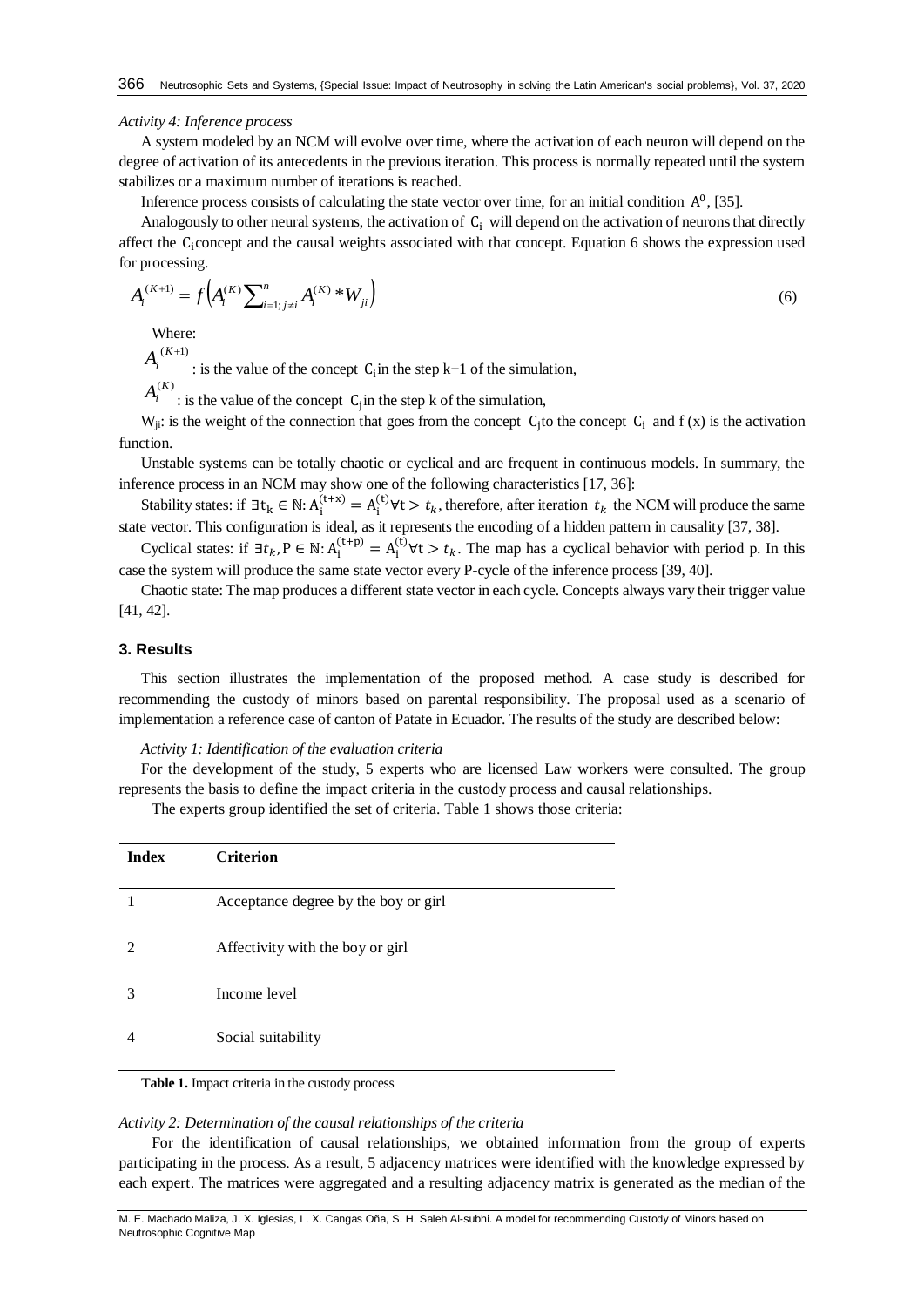|            | C <sub>1</sub> | C <sub>2</sub> | $C_3$    | C <sub>4</sub> |
|------------|----------------|----------------|----------|----------------|
| $C_1$ 0    |                |                |          |                |
| $C_2$ 1    |                | $\theta$       | 0.75     |                |
| $C_3$ 0.25 |                | $\theta$       | $\theta$ |                |
| $C_4$ 0    |                | 0.25           |          |                |

5-experts opinions. Where there is a symbol I for some expert, we evaluated as  $I = [0, 1]$  the aggregated result. Table 2 shows the adjacency matrix yielded by the process.

**Table 2.** Adjacency matrix of the impact criteria in the custody process

Then,  $Id_1 = 2+I = [2, 3]$ ;  $Id_2 = 1.75+I = [1.75, 2.75]$ ,  $Id_3 = 1.25$ , and  $Id_4 = 1.25$ .

Using formula 4, we have  $\lambda(\text{Id}_1) = 2.5$ ;  $\lambda(\text{Id}_2) = 2.25$ ,  $\lambda(\text{Id}_3) = 1.25$ , and  $\lambda(\text{Id}_4) = 1.25$ . The normalized weights of the criteria are:

 $w_1 = 0.32$ ,  $w_2 = 0.29$ ,  $w_3 = 0.195$ , and  $w_4 = 0.195$ . Therefore, when sorting the de criteria we have  $C_1 > C_2$  $C_3 \sim C_4$ .

## *Activity 3: Obtaining the NCM*

Once the impact criteria for the custody process and their corresponding causal relationships in Activity 2 have been obtained, the knowledge is represented in the resulting NCM. See Figure 5.



**Figure 5.** Resulting neutrosophic cognitive map.

# *Activity 4: Inference process*

The adjacency matrix has the necessary information to determine the weights attributed to each indicator. Equation 5 is used to calculate the weights. Table 3 shows the results of the calculation.

| <b>Criteria</b> | <b>Evaluation indicators</b>        | Weights |
|-----------------|-------------------------------------|---------|
| C <sub>1</sub>  | Acceptance level by the boy or girl | 0.32    |
| C <sub>2</sub>  | Affectivity with the boy or girl    | 0.29    |
| $C_3$           | Income level                        | 0.195   |
| C <sub>4</sub>  | Social suitability                  | 0.195   |

**Table 3.** Weight attributed to the indicators.

M. E. Machado Maliza, J. X. Iglesias, L. X. Cangas Oña, S. H. Saleh Al-subhi. A model for recommending Custody of Minors based on Neutrosophic Cognitive Map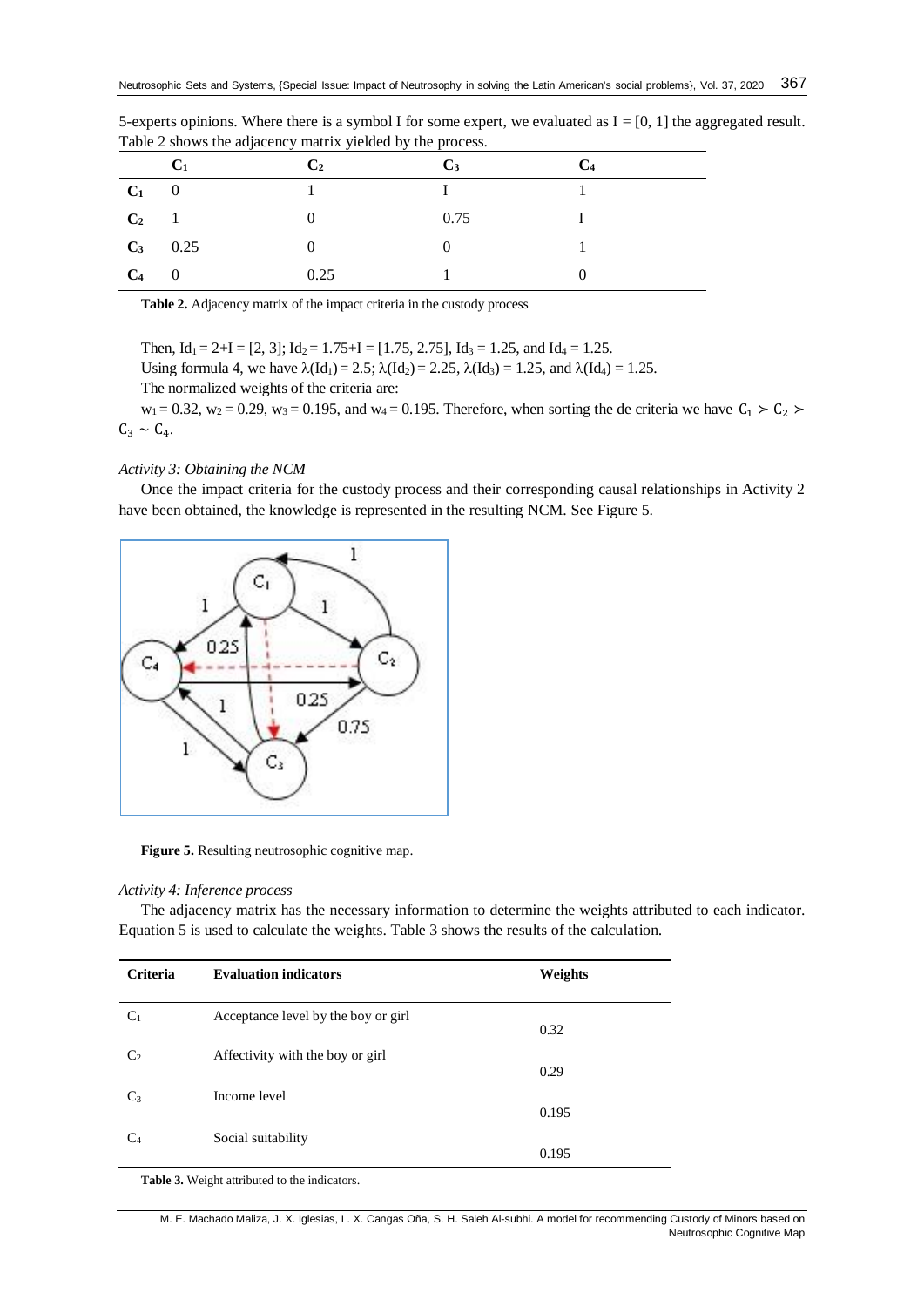Once the weights of the indicators have been determined. The preferences of the object of analysis of the proposal are determined. For this case, 3 degrees of relationship were analyzed (Aunt, Grandmother and Sister). Tables 4, 5 and 6 show the results of the calculation made for each degree of relationship. The preferences are calculated according to the mean of experts' evaluation in the scale 0-10.

| Criteria       | Weights | Aggregated preferences according to |
|----------------|---------|-------------------------------------|
|                |         | experts' experience                 |
| C <sub>1</sub> | 0.32    | 8.5                                 |
| C <sub>2</sub> | 0.29    | 6.5                                 |
| $C_3$          | 0.195   | 10                                  |
| $C_4$          | 0.195   | 6.5                                 |

**Table 4.** Calculation of preferences attributed to the degree of "aunt" relationship.

Table 4, presented the processing carried out for the degree of "aunt" relationship , based on the criteria referred to in Table 1, the degree of relationship preferences is determined, subsequently the process of information aggregation is carried out as part of the inference process.

| Criteria       | Weights |                     | Aggregated preferences according to |
|----------------|---------|---------------------|-------------------------------------|
|                |         | experts' experience |                                     |
| $C_1$          | 0.32    |                     | 7.5                                 |
| C <sub>2</sub> | 0.29    |                     | 7.5                                 |
| $C_3$          | 0.195   |                     | 8.8                                 |
| $C_4$          | 0.195   |                     | 10                                  |

**Table 5.** Calculation of preferences attributed to the degree of "grandmother" relationship.

Table 5, presented the processing carried out for the degree of "grandmother" relationship , based on the criteria referred to in Table 1, the degree of relationship preferences is determined, subsequently the process of information aggregation is carried out as part of the inference process.

| Criteria       | Weights | Aggregated preferences according to |
|----------------|---------|-------------------------------------|
|                |         | experts' experience                 |
| $C_1$          | 0.32    | 6.0                                 |
| C <sub>2</sub> | 0.29    | 5.0                                 |
| $C_3$          | 0.195   | 8.8                                 |
| C <sub>4</sub> | 0.195   | 7.2                                 |

Table 6. Calculation of preferences attributed to the degree of "sister" relationship.

Table 6, presented the processing carried out for the degree of "sister" relationship, based on the criteria referred to in Table 1, the degree of relationship preferences is determined, subsequently the process of information aggregation is carried out as part of the inference process.

The weighted mean of the results in Tables 4-6 are calculated and we obtained an index of 7.8225 for the "aunt" relationship, 8.2410 for the "grandmother" relationship, and 6.4900 for the "sister" relationship. Thus, it is likely that grandmothers are preferred over aunts and sisters in case of the custody of minors.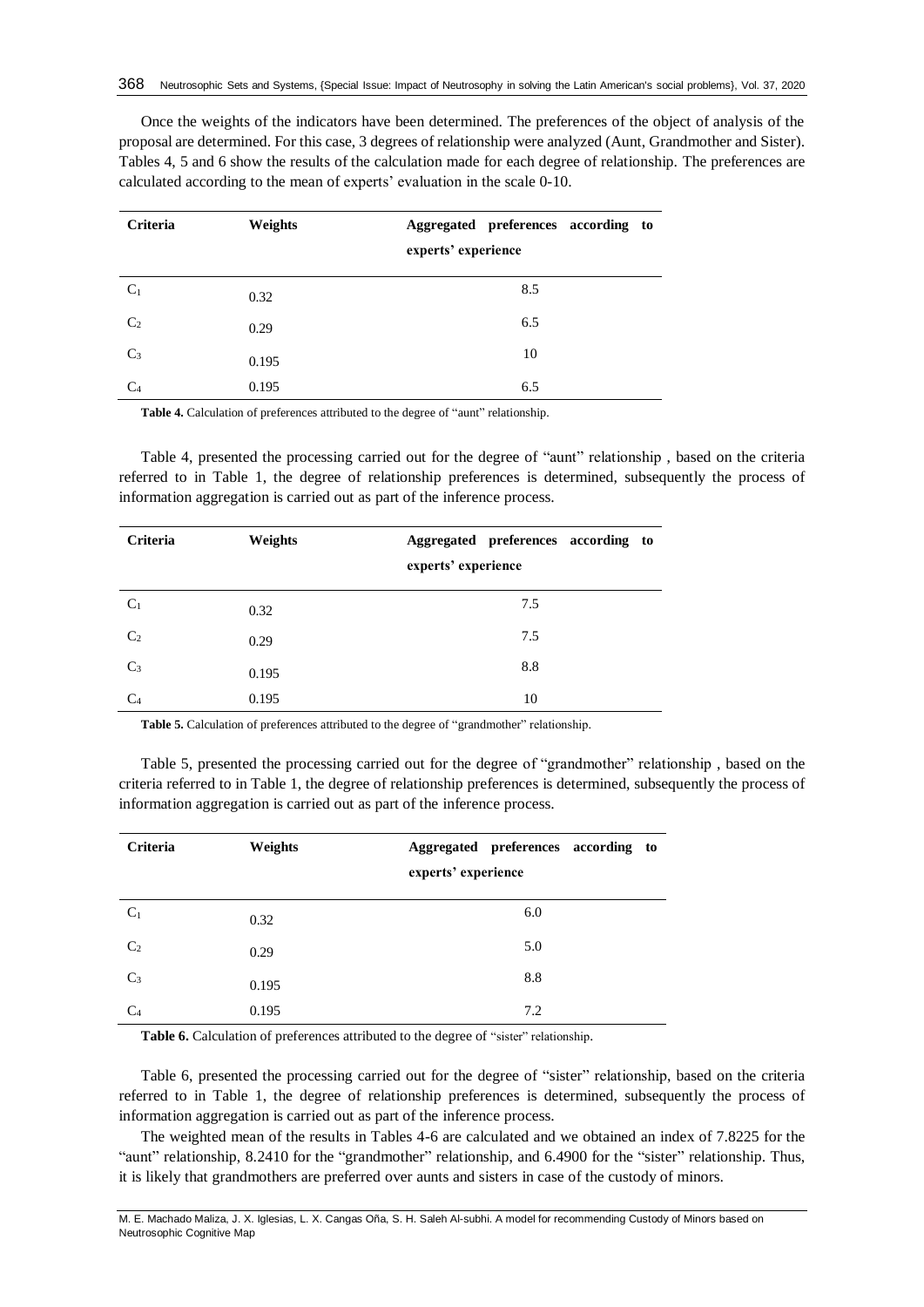## **Conclusions**

Through the development of the proposed research, we obtained a method for recommending the custody to minors based on parental responsibility. The method requires a group of experts to identify criteria with a multi-criteria approach. With the implementation of the method, the resulting aggregated Neutrosophic Cognitive Map is obtained, which expresses the knowledge of the group of experts with the representation of the causal relationships on the evaluation criteria. The knowledge stored in the Neutrosophic Cognitive Map represents the basis for the inference of the operation of the proposed method that guarantees the recommendations on child custody based on parental responsibility. The application of the method in the case under study demonstrates the applicability to recommend the custody of minors from parental responsibility taking into account the set of criteria previously defined.

## **References**

- <span id="page-8-0"></span>1. A. Zumla, and E. Petersen, "The historic and unprecedented United Nations General Assembly High Level Meeting on Tuberculosis (UNGA-HLM-TB)—'United to End TB: an urgent global response to a global epidemic'," *International Journal of Infectious Diseases,* vol. 75, pp. 118-120, 2018.
- <span id="page-8-1"></span>2. F. R. Brogan, "Birds of a Feather: Exploring the Phenomenon of Voting Cohesion in the United Nations General Assembly," 2017.
- <span id="page-8-2"></span>3. M. R. M. Camacho, G. M. A. del Valle, M. I. G. González, P. J. C. Chacán, F. d. R. N. Aguiar, L. M. G. Nájera, J. B. G. Delgado, and C. A. G. González, "Domestic violence and its repercussions in children in the Province of Bolivar, Ecuador," *Revista Colombiana de Psiquiatría (English ed.),* vol. 49, no. 1, pp. 23-28, 2020.
- <span id="page-8-3"></span>4. E. Friedman, M. F. Hazlehurst, C. Loftus, C. Karr, K. N. McDonald, and J. R. Suarez-Lopez, "Residential proximity to greenhouse agriculture and neurobehavioral performance in Ecuadorian children," *International journal of hygiene and environmental health,* vol. 223, no. 1, pp. 220-227, 2020.
- <span id="page-8-4"></span>5. P. Calaça, I. Zasimowicz, P. J. Carneiro de Freitas, S. A. da Silva, and F. Maluf, "Nature as subject of rights: a bioethical analysis of the Constitutions of Ecuador and Bolivia," *Revista Latinoamericana de Bioética,* vol. 18, no. 1, pp. 155-171, 2018.
- <span id="page-8-5"></span>6. G. Galiano-Maritan, and G. Tamayo-Santana, "Constitutional Analysis of Personal Rights and their Relationship with the Rights of" Good Living" in the Constitution of Ecuador," *Revista de Derecho Privado*, no. 34, pp. 123- 156, 2018.
- <span id="page-8-6"></span>7. J. Shiraishi Neto, and R. Martins Lima, "Rights of Nature: The Biocentric Spin in the 2008 Constitution of Ecuador," *Veredas do Direito,* vol. 13, pp. 111, 2016.
- <span id="page-8-7"></span>8. M. Naranjo-Toro, Y. R. Leiva, A. Basantes-Andrade, L. C. Jaramillo, and X. N. Vinueza, "Internet and Legislation on the Protection and Conservation of Cultural Heritage in Ecuador." pp. 445-453.
- <span id="page-8-8"></span>9. M. Leyva-Vázquez, and F. Smarandache, *Neutrosophy: New advances in the treatment of the uncertainty (Neutrosofía: Nuevos avances en el tratamiento de la incertidumbre)(In Spanish)*, Brussels: Pons, 2018.
- <span id="page-8-9"></span>10. P. Y. J. Solís, B. A. A. Burgos, M. L. T. Palma, C. Y. M. Álvarez, and F. d. R. C. Paredes, "Compensatory fuzzy logic model for impact," *Neutrosophic Sets and Systems, Book Series, Vol. 26, 2019: An International Book Series in Information Science and Engineering,* vol. 26, pp. 40, 2019.
- <span id="page-8-10"></span>11. L. Rocchi, L. Paolotti, A. Rosati, A. Boggia, and C. Castellini, "Assessing the sustainability of different poultry production systems: A multicriteria approach," *Journal of cleaner production,* vol. 211, pp. 103-114, 2019.
- 12. M. Moghadas, A. Asadzadeh, A. Vafeidis, A. Fekete, and T. Kötter, "A multi-criteria approach for assessing urban flood resilience in Tehran, Iran," *International journal of disaster risk reduction,* vol. 35, pp. 101069, 2019.
- 13. I. Bagdanavičiūtė, L. Kelpšaitė-Rimkienė, J. Galinienė, and T. Soomere, "Index based multi-criteria approach to coastal risk assesment," *Journal of Coastal Conservation,* vol. 23, no. 4, pp. 785-800, 2019.
- <span id="page-8-11"></span>14. I. C. B. Portilla, I. C. H. Sánchez, and I. R. Tarquino, "Diffuse cognitive maps for analysis of vulnerability to climate variability in Andean rural micro-watersheds," *Dyna,* vol. 87, no. 212, pp. 38-46, 2020.
- 15. Y. Zhang, J. Qin, P. Shi, and Y. Kang, "High-order intuitionistic fuzzy cognitive map based on evidential reasoning theory," *IEEE Transactions on Fuzzy Systems,* vol. 27, no. 1, pp. 16-30, 2018.
- 16. B. Efe, "Fuzzy cognitive map based quality function deployment approach for dishwasher machine selection," *Applied Soft Computing,* vol. 83, pp. 105660, 2019.
- <span id="page-8-12"></span>17. L. K. Á. Gómez, D. A. V. Intriago, A. M. I. Morán, L. R. M. Gómez, J. A. A. Armas, M. A. M. Alcívar, and L. K. B. Villanueva, "Use of neutrosophy for the detection of operational risk in corporate financial management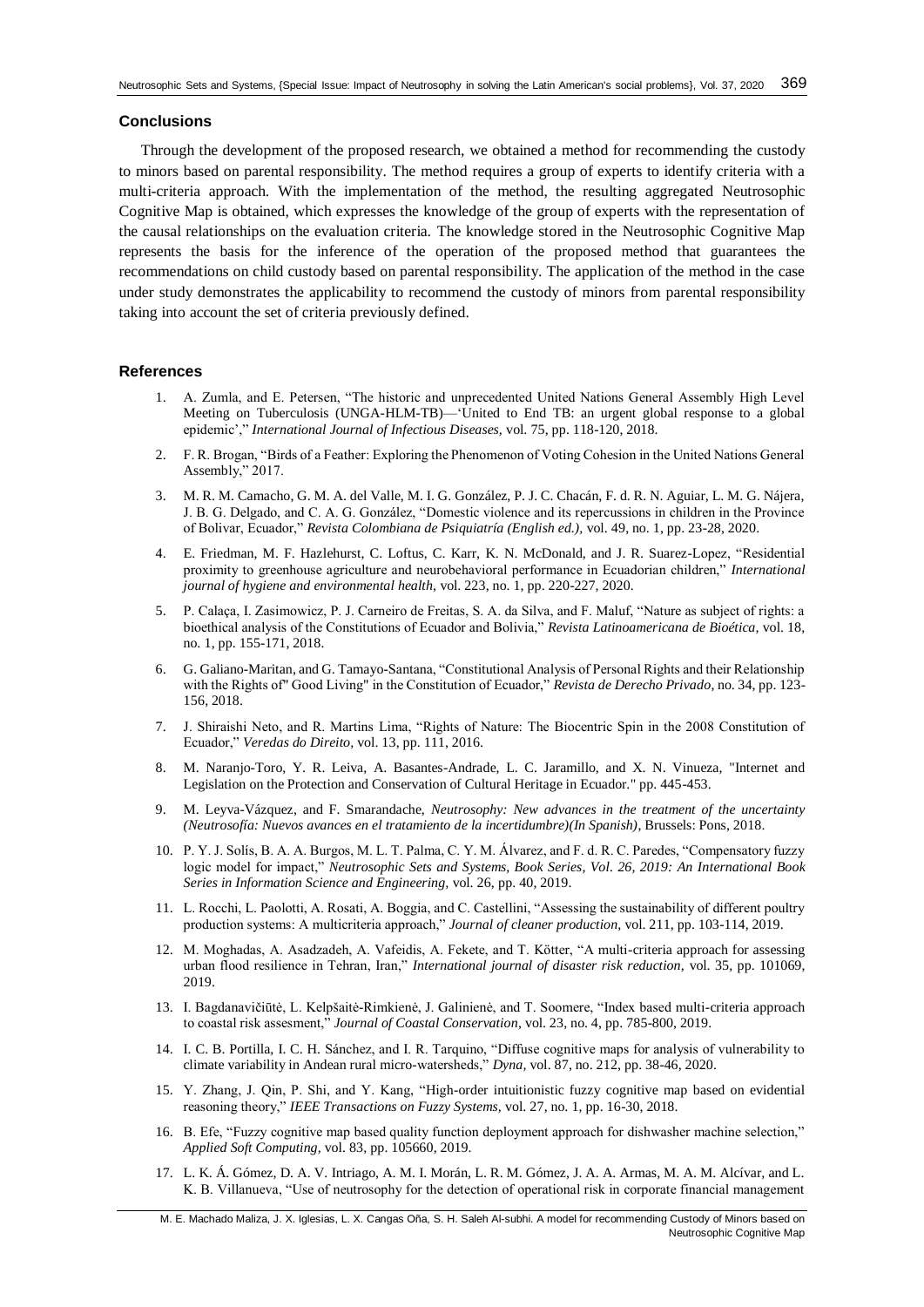for administrative," *Neutrosophic Sets and Systems, Book Series, Vol. 26, 2019: An International Book Series in Information Science and Engineering,* vol. 26, pp. 75, 2019.

- <span id="page-9-0"></span>18. J. E. Ricardo, M. L. Poma, A. A. Pazmiño, A. A. Navarro, L. M. Estévez, and N. B. Hernandez, "Neutrosophic model to determine the degree of comprehension of higher education students in Ecuador," *Neutrosophic Sets & Systems,* vol. 26, 2019.
- <span id="page-9-1"></span>19. D. V. Ponce Ruiz, J. C. Albarracín Matute, E. J. Jalón Arias, L. O. Albarracín Zambrano, L. J. Molina Chalacán, Í. M. Serrano Quevedo, and A. R. Zuñiga Paredes, "Softcomputing in neutrosophic linguistic modeling for the treatment of uncertainty in information retrieval," *Neutrosophic Sets & Systems,* vol. 26, 2019.
- <span id="page-9-2"></span>20. O. Mar, I. Ching, and J. González, "Operador por selección para la agregación de información en Mapa Cognitivo Difuso," *Revista Cubana de Ciencias Informáticas,* vol. 14, no. 1, pp. 20-39, 2020.
- <span id="page-9-3"></span>21. S. M. McCauley, and M. H. Christiansen, "Language learning as language use: A cross-linguistic model of child language development," *Psychological review,* vol. 126, no. 1, pp. 1, 2019.
- <span id="page-9-4"></span>22. Z. Wu, J. Xu, X. Jiang, and L. Zhong, "Two MAGDM models based on hesitant fuzzy linguistic term sets with possibility distributions: VIKOR and TOPSIS," *Information Sciences,* vol. 473, pp. 101-120, 2019.
- <span id="page-9-5"></span>23. C. Ashbacher, *Introduction to Neutrosophic Logic*, Rehoboth: American Research Press, 2002.
- <span id="page-9-6"></span>24. H. Bendjenna, P.-J. Charrel, and N. E. Zarour, "Identifying and Modeling Non-Functional Concerns Relationships," *Journal of Software Engineering & Applications,,* vol. *3*, pp. 820-826, 2010.
- <span id="page-9-7"></span>25. J. L. Salmeron, and F. Smarandache, "Processing Uncertainty and Indeterminacy in Information Systems Projects Success Mapping," *Computational Modeling in Applied Problems: collected papers on econometrics, operations research, game theory and simulation*, pp. 93-106 Hexis, 2006.
- <span id="page-9-8"></span>26. M. Leyva-Vázquez, K. Pérez-Teruel, A. Febles-Estrada, and J. Gulín-González, "Modelo para el análisis de escenarios basado en mapas cognitivos difusos: estudio de caso en software biomédico," *Ingeniería y Universidad,* vol. 17, pp. 375-390, 2013.
- 27. K. Papageorgiou, P. K. Singh, E. Papageorgiou, H. Chudasama, D. Bochtis, and G. Stamoulis, "Fuzzy Cognitive Map-Based Sustainable Socio-Economic Development Planning for Rural Communities," *Sustainability,* vol. 12, no. 1, pp. 1-31, 2019.
- 28. O. M. Cornelio, I. S. Ching, J. G. Gulín, and L. Rozhnova, "Competency assessment model for a virtual laboratory system at distance using fuzzy cognitive map," *Investigación Operacional,* vol. 38, no. 2, pp. 169- 177, 2018.
- <span id="page-9-9"></span>29. O. Mar, and J. Gulín, "Model for the evaluation of professional skills in a remote laboratory system," *Revista científica,* vol. 3, no. 33, pp. 332-343, 2018.
- 30. A. P. Anninou, and P. P. Groumpos, "A new mathematical model for fuzzy cognitive maps-application to medical problems," *Системная инженерия и информационные технологии,* vol. 1, no. 1, pp. 63-66, 2019.
- 31. M. Khodadadi, H. Shayanfar, K. Maghooli, and A. H. Mazinan, "Fuzzy cognitive map based approach for determining the risk of ischemic stroke," *IET systems biology,* vol. 13, no. 6, pp. 297-304, 2019.
- <span id="page-9-10"></span>32. E. White, and D. Mazlack, "Discerning suicide notes causality using fuzzy cognitive maps." pp. 2940-2947.
- 33. M. Y. L. Vasquez, G. S. D. Veloz, S. H. Saleh, A. M. A. Roman, and R. M. A. Flores, "A model for a cardiac disease diagnosis based on computing with word and competitive fuzzy cognitive maps," *Revista de la Facultad de Ciencias Médicas de la Universidad de Guayaquil,* vol. 19, no. 1, 2018.
- 34. M. J. Ladeira, F. A. Ferreira, J. J. Ferreira, W. Fang, P. F. Falcão, and Á. A. Rosa, "Exploring the determinants of digital entrepreneurship using fuzzy cognitive maps," *International Entrepreneurship and Management Journal,* vol. 15, no. 4, pp. 1077-1101, 2019.
- <span id="page-9-11"></span>35. R. Giordano, and M. Vurro, *Fuzzy cognitive map to support conflict analysis in drought management fuzzy cognitive maps*, 2010.
- <span id="page-9-12"></span>36. M. Leyva-Vázquez, F. Smarandache, and J. E. Ricardo, "Artificial intelligence: challenges, perspectives and neutrosophy role.(Master Conference)," *Dilemas Contemporáneos: Educación, Política y Valore,* vol. 6, no. Special, 2018.
- <span id="page-9-13"></span>37. Y. Miao, Z.-Q. Liu, C. K. Siew, and C. Y. Miao, "Dynamical cognitive network-an extension of fuzzy cognitive map," *IEEE transactions on Fuzzy Systems,* vol. 9, no. 5, pp. 760-770, 2001.
- <span id="page-9-14"></span>38. M. Amer, A. Jetter, and T. Daim, "Development of fuzzy cognitive map (FCM)‐based scenarios for wind energy," *International Journal of Energy Sector Management*, 2011.
- <span id="page-9-15"></span>39. A. Konar, and U. K. Chakraborty, "Reasoning and unsupervised learning in a fuzzy cognitive map," *Information Sciences,* vol. 170, no. 2-4, pp. 419-441, 2005.
- <span id="page-9-16"></span>40. G. Felix, G. Nápoles, R. Falcon, W. Froelich, K. Vanhoof, and R. Bello, "A review on methods and software for fuzzy cognitive maps," *Artificial Intelligence Review,* vol. 52, no. 3, pp. 1707-1737, 2019.

M. E. Machado Maliza, J. X. Iglesias, L. X. Cangas Oña, S. H. Saleh Al-subhi. A model for recommending Custody of Minors based on Neutrosophic Cognitive Map